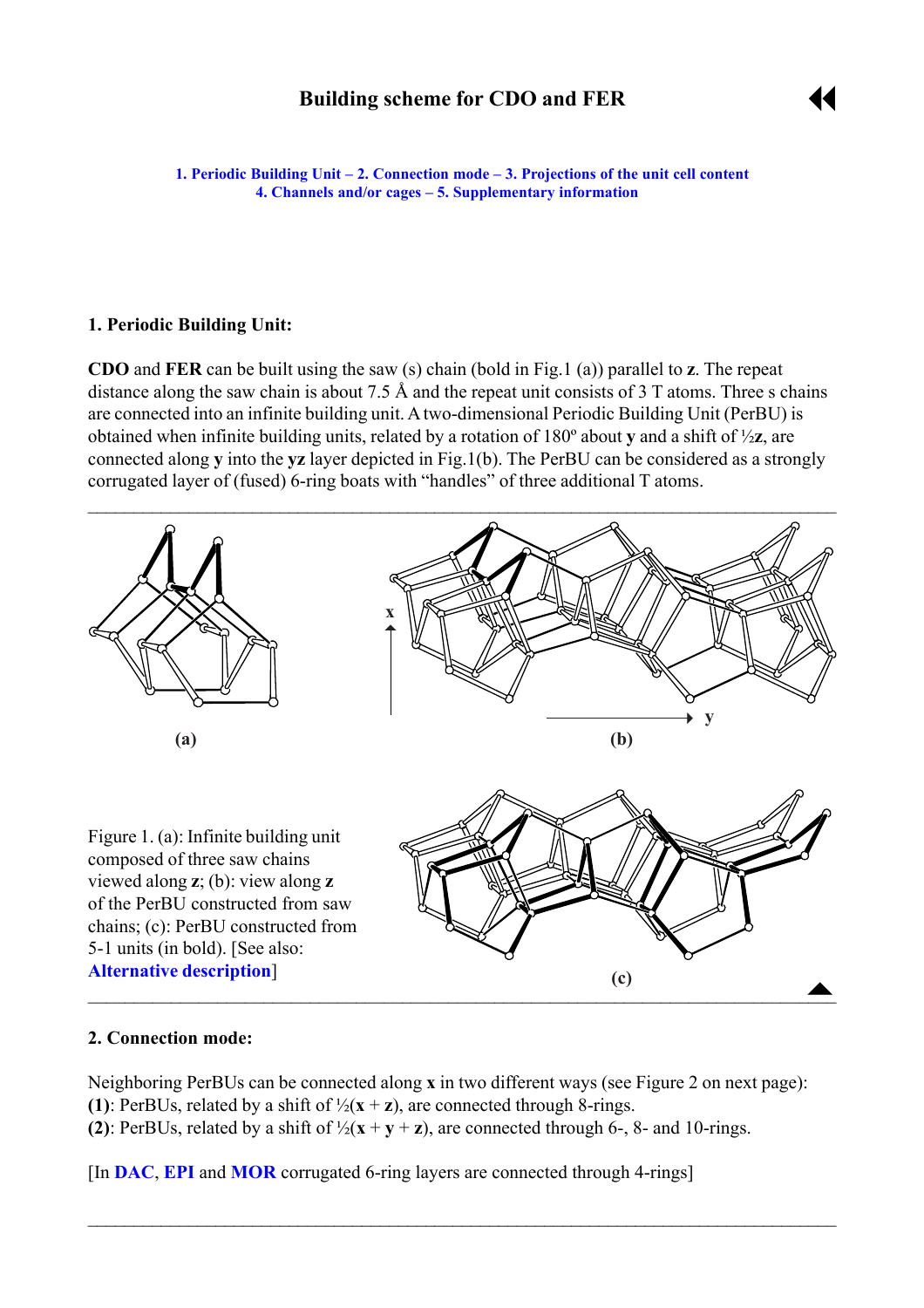<span id="page-1-0"></span>

Figure 2. Connection mode **(1)** in **CDO** (left) and mode **(2)** in **FER** (right) viewed along **z**. ["](#page-0-0)

\_\_\_\_\_\_\_\_\_\_\_\_\_\_\_\_\_\_\_\_\_\_\_\_\_\_\_\_\_\_\_\_\_\_\_\_\_\_\_\_\_\_\_\_\_\_\_\_\_\_\_\_\_\_\_\_\_\_\_\_\_\_\_\_\_\_\_\_\_\_\_\_\_\_\_\_\_\_\_\_\_\_\_



# **3. Projections of the unit cell content:**

Figure 3. Parallel projections of the unit cell content in **CDO** (left) along *a* and along *c*, and in **FER** (right) viewed along  $c$  and  $b$ . The projections along  $c$  (in **CDO**) and along  $b$  (in **FER**) are equal.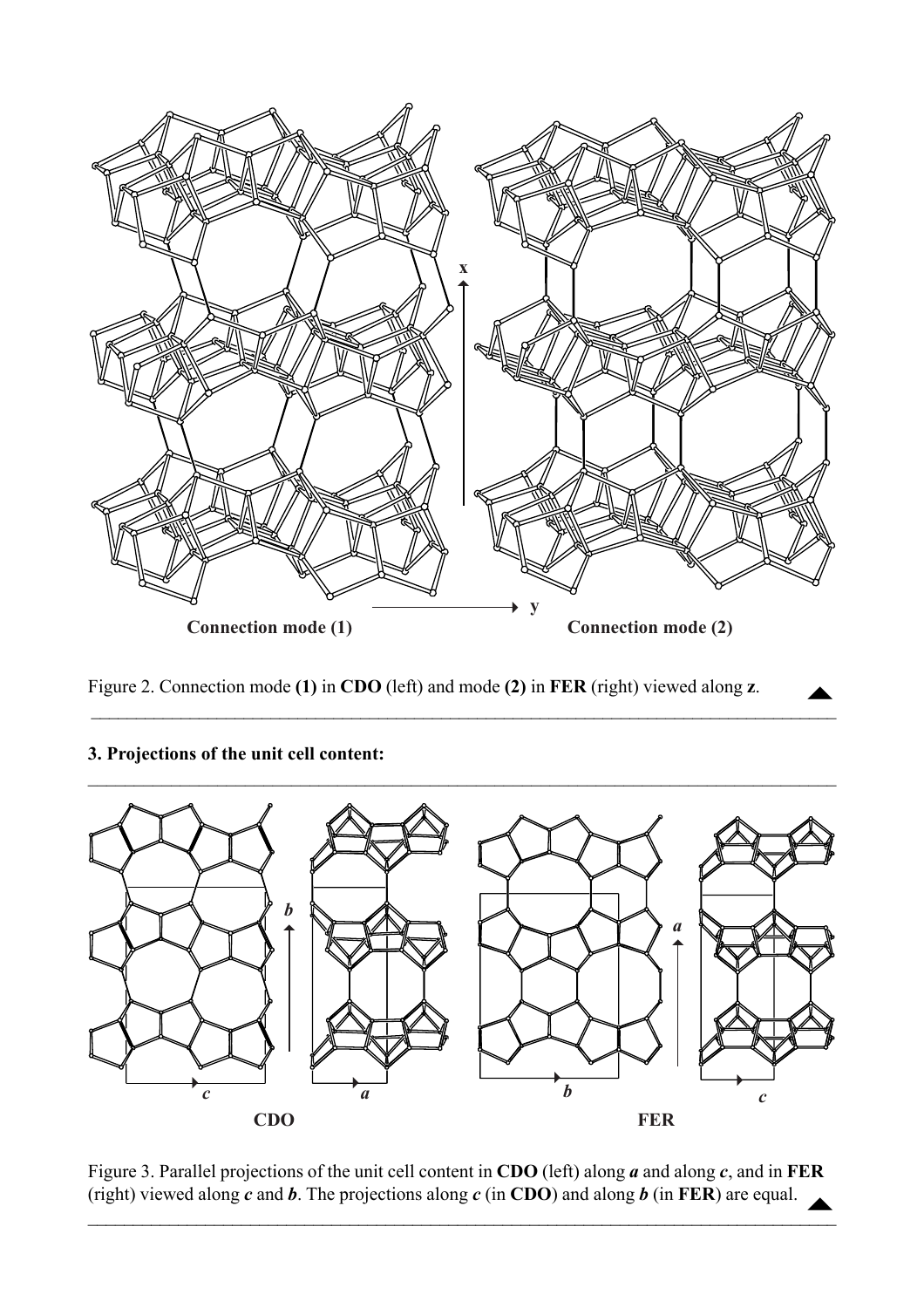## <span id="page-2-0"></span>**4. Channels and/or cages:**

Interconnecting one-dimensional channel systems are parallel to *a* and *c* in **CDO**, and to *b* and *c* in **FER**. The channel intersection in **CDO** consists of 5-, 6- and 8-rings. The intersection of channels in **FER**, composed of 6-, 8- and 10-rings, is topologically equivalent to the channel intersection in **[DAC](http://www.iza-structure.org/databases/ModelBuilding/DAC.pdf)**. For each intersection the **[pore descriptor](http://www.iza-structure.org/databases/ModelBuilding/Introduction.pdf)** is added in Figure 3. In **FER** 10-ring channels, parallel to *c*, are interconnected along *b* through common 8-rings of cavities composed of fused 5 and 6-rings that are part of the wall of an 8-ring channel parallel to *b*.

 $\mathcal{L}_\mathcal{L} = \mathcal{L}_\mathcal{L} = \mathcal{L}_\mathcal{L} = \mathcal{L}_\mathcal{L} = \mathcal{L}_\mathcal{L} = \mathcal{L}_\mathcal{L} = \mathcal{L}_\mathcal{L} = \mathcal{L}_\mathcal{L} = \mathcal{L}_\mathcal{L} = \mathcal{L}_\mathcal{L} = \mathcal{L}_\mathcal{L} = \mathcal{L}_\mathcal{L} = \mathcal{L}_\mathcal{L} = \mathcal{L}_\mathcal{L} = \mathcal{L}_\mathcal{L} = \mathcal{L}_\mathcal{L} = \mathcal{L}_\mathcal{L}$ 



tion and pore descriptor in **CDO** (top) viewed along *a* (left) and *c* (right), and the two types of pores in **FER** (middle and bottom) viewed along *c* (left) and along *b* (right). [Figure 3 is continued on next page]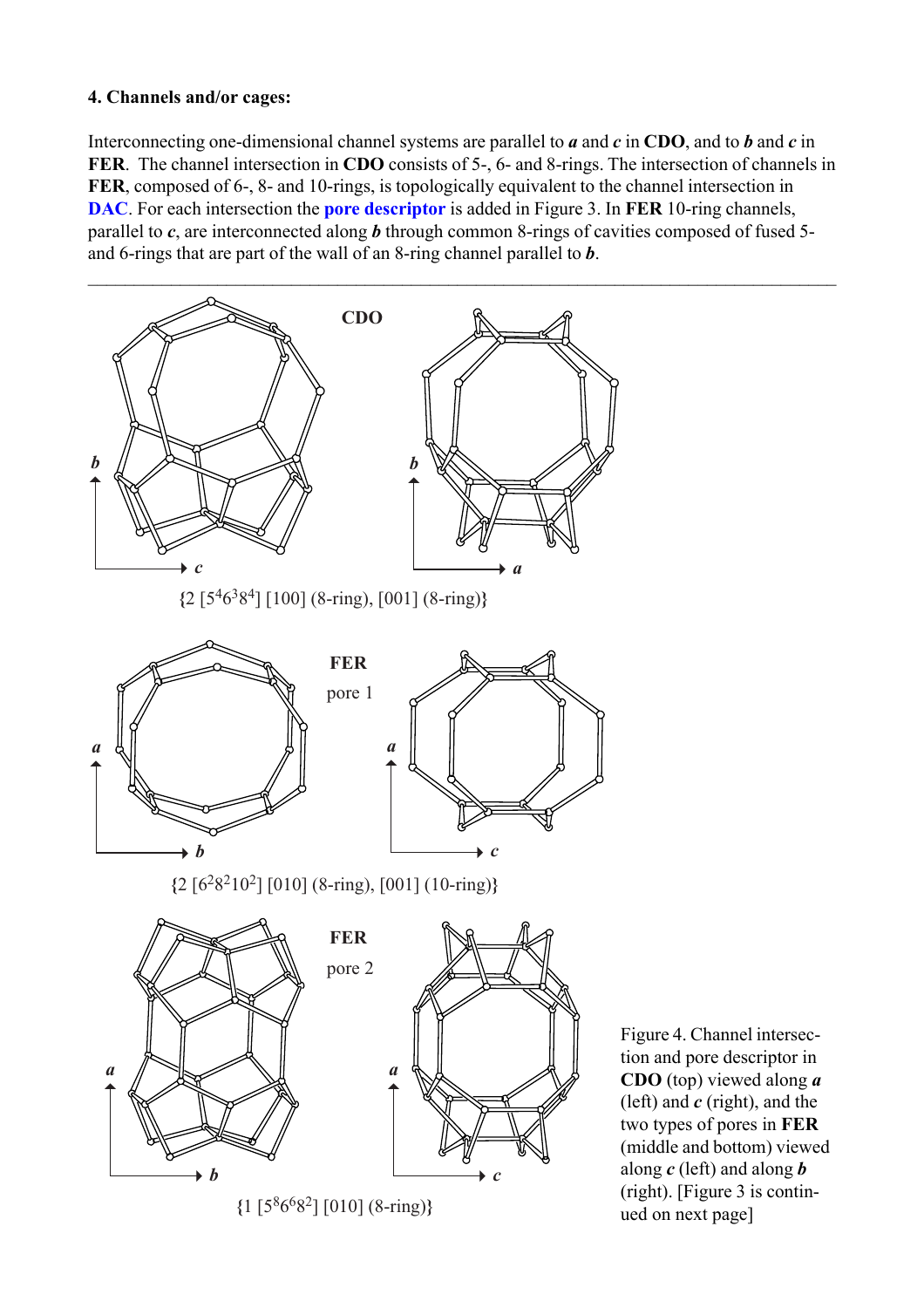

 $\triangle$ Figure 5. (a): Fusion of channel intersections in **CDO**. Fusion of intersections along *c* viewed along *a* (top left) and along *c* (top right), and fusion of intersections along *a* viewed along *c* (bottom left), and along *a* (bottom right); (b): Fusion of channel intersections in **FER**. Fusion of intersections along *b* viewed along *c* (top left) and along *b* (top right), and fusion of intersections along *c* viewed along  $\boldsymbol{b}$  (bottom left) and along  $\boldsymbol{c}$  (bottom right).

 $\blacksquare$